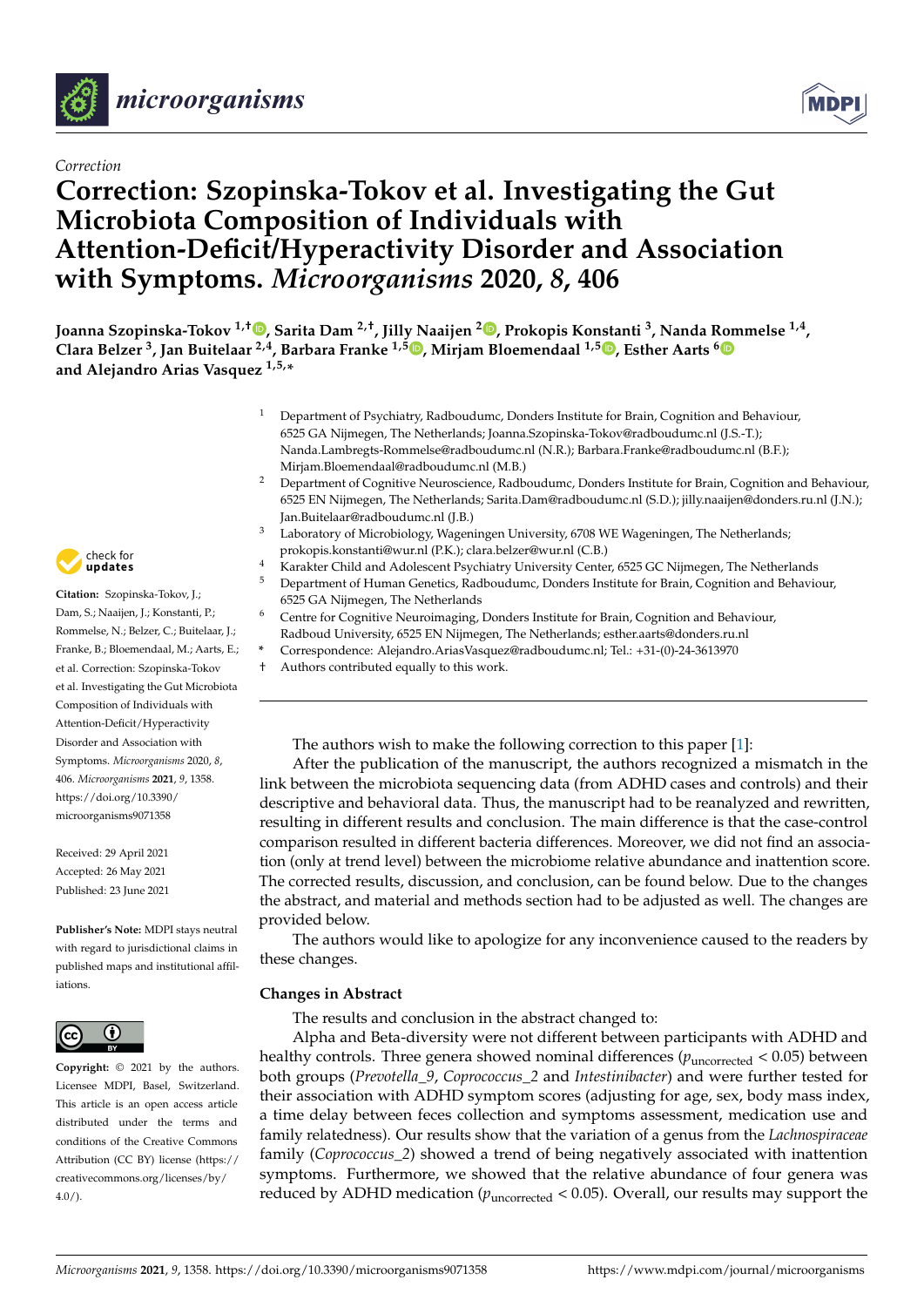role of the gut microbiota in the pathophysiology of ADHD. Given the scarcity of studies on the gut microbiota in individuals with ADHD, the current results are an important contribution to this field. More studies are needed into the gut microbiota as part of the pathology of ADHD, especially with a bigger sample size across the lifespan and more detailed information about lifestyle.

### **Changes in Materials and Methods**

Certain changes had to be applied in the material and methods section. First, for easier maintenance and reproducibility, we used R software instead of SPSS to reanalyze microbiome data. This means that we calculated the alpha-diversity metrics using the R function microbiome::alpha (version 1.6.0) and the composition analysis using "phyloseq" R package version 1.28.0. Second, we used the nonparametric Mann-Whitney U test method in order to identify differences in genera between cases and controls. This was visualized by using a boxplot with a summary table representing the number of zeros using "ggpubr" R package version 0.4.0.999. Third, in the regression analyses, we had to adjust the number of total tests used in FDR to 6 and not 14 tests. Fourth, the new results of the "2.2.9. Correlation Analysis and Multiple Regression with All Selected Genera" are shown in the Supplementary Materials.

## **Changes in Results**

The data had to be reanalyzed; thus, all the results changed includes all the tables and figures. For easier readability, the whole (corrected) results section is provided below:

## **3. Results**

## *3.1. Subjects Characteristics*

The general characteristics of the studied sample are presented in Table [1.](#page-1-0) Mean age, median BMI, percentage of males, and differences in days between fecal collection and ADHD symptoms assessment (diff\_days) were similar among the two groups. As expected, mean inattention and hyperactivity/impulsivity scores were statistically different between the ADHD and control groups. Out of the 41 participants with ADHD, 19 were using medication for ADHD.

<span id="page-1-0"></span>

|                                            | <b>ADHD</b>     | Control     | <b>Subthreshold ADHD</b> | $p$ -Value <sup>a</sup> |
|--------------------------------------------|-----------------|-------------|--------------------------|-------------------------|
| N                                          | 41              | 48          | 14                       |                         |
| Age, mean (SD)                             | 20.2(4.1)       | 20.4(3.5)   | 20.3(3.4)                | <b>NS</b>               |
| Age, range                                 | $13 - 29$       | $13 - 28$   | $14 - 26$                |                         |
| BMI, median (IQR)                          | $23(20.5-25.5)$ | $22(20-23)$ | $22(20-23)$              | <b>NS</b>               |
| BMI, range                                 | $16 - 31$       | $16 - 31$   | $20 - 30$                |                         |
| $BMI > 25, \%$                             | 29              | 19          | 14                       | <b>NS</b>               |
| Male. $%$                                  | 61              | 50          | 36                       | <b>NS</b>               |
| Use of ADHD medication, N                  | 19              | $\Omega$    | 3                        |                         |
| Diff_days, median (IQR)                    | 17 (14–34)      | $32(13-64)$ | $14.5(10.5-30)$          | <b>NS</b>               |
| Conners'                                   |                 |             |                          |                         |
| Inattention, median (IOR)                  | $64(58-76)$     | $42(38-53)$ | $57(52-64)$              | < 0.001                 |
| Hyperactivity/Impulsivity,<br>median (IQR) | $56.5(50-64.5)$ | $41(36-49)$ | $57(50-64)$              | < 0.001                 |

**Table 1.** Characteristics of the sample.

<sup>a</sup> Comparison made for ADHD vs. controls; *t*-test, Mann-Whitney or chi-square test were applied accordingly; one sample had missing value for inattention and hyperactivity/impulsivity scores; four samples had missing value for BMI; four samples were excluded (Figure S1); NS = not significant; SD = standard deviation; IQR = interquartile range; diff\_days = represents differences in days between fecal collection and Conner's assessment.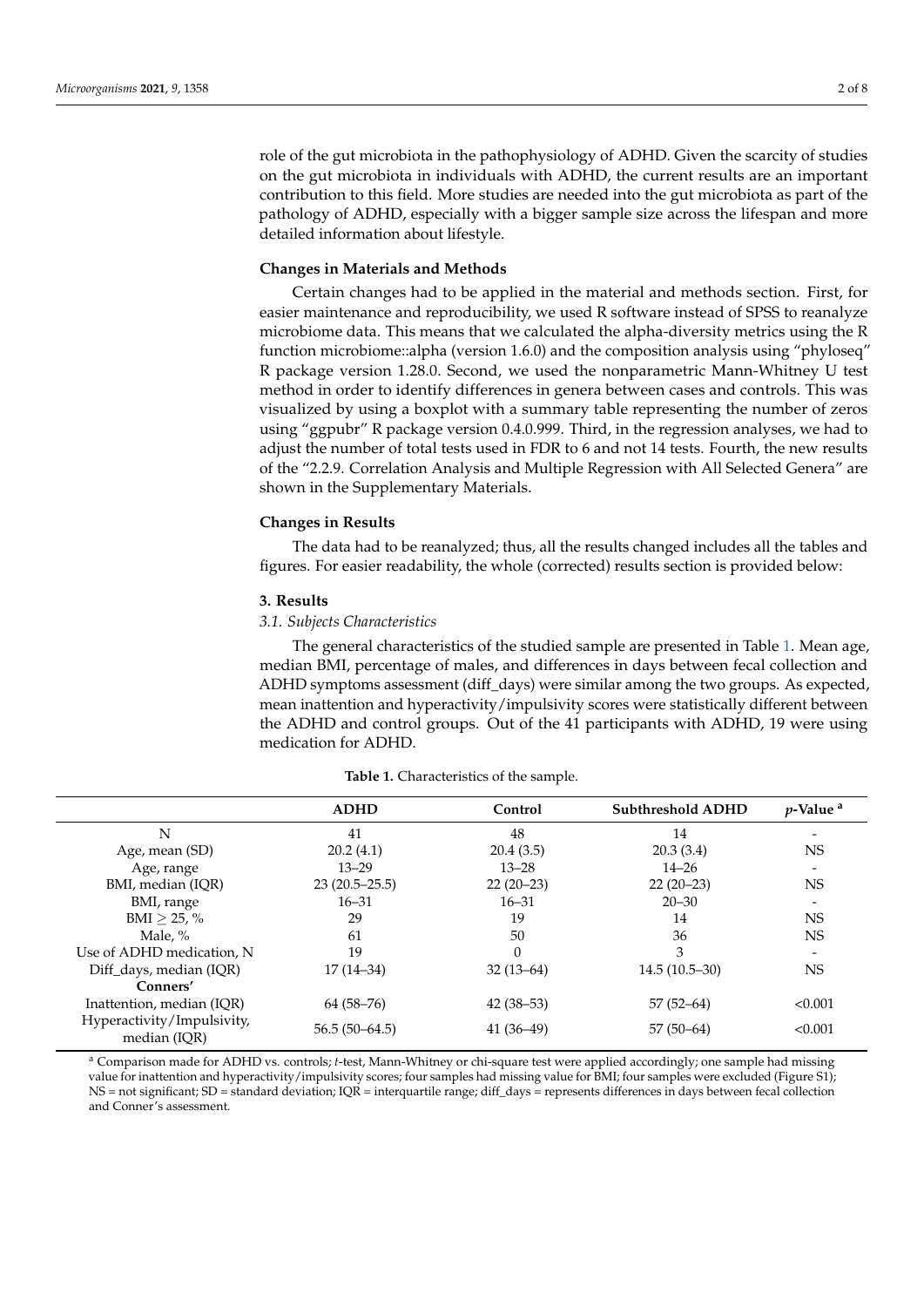# *3.2. Microbiota Measures 3.2. Microbiota Measures*

*Within- and between-sample diversity metrics*: None of the three alpha-diversity (within-*Within- and between-sample diversity metrics:* None of the three alpha-diversity (withinsample diversity) measures showed significant differences between the ADHD and control sample diversity) measures showed significant differences between the ADHD and groups (Figure S2).

significant; SD  $=$  standard deviation; IQR  $=$  interpretentation; differences differences differences differences; differences differences; differences; differences; differences; differences; differences; differences; di

Beta-diversity (between-sample diversity), assessed using betadisper [\[2\]](#page-6-1), showed Beta-diversity (between-sample diversity), assessed using betadisper [2], showed that the ADHD group had a smaller variation in the gut microbiota composition (*p* = 0.08; that the ADHD group had a smaller variation in the gut microbiota composition (*p* = 0.08; Figure  $1$  and Figure S3). PCoA based on weighted UniFrac distance did not show discrimination of microbial composition between the two groups determined by disorder status (ADHD vs. controls) (Figure S3). This was supported by the statistical test—ADONIS, where participants with ADHD and controls samples displayed non-significant separation according to weighted UniFrac distance (variance explained = 0.9%, *p* = 0.479, N = 89). according to weighted UniFrac distance (variance explained = 0.9%, *p* = 0.479, N = 89). Other variables, such as age, sex, BMI, inattention score (IA), hyperactivity-impulsivity Other variables, such as age, sex, BMI, inattention score (IA), hyperactivity-impulsivity score (HI), and medication, did not show a significant effect on beta-diversity (Table [2\)](#page-2-1). score (HI), and medication, did not show a significant effect on beta-diversity (Table 2).

<span id="page-2-0"></span>

**Figure 1.** Boxplot of multivariate homogeneity of groups' dispersions (betadisper) of participants **Figure 1.** Boxplot of multivariate homogeneity of groups' dispersions (betadisper) of participants with ADHD and controls. Box plots represent median with whiskers on  $\pm 1.5$  IQR. Pseudo-F = 3.051,  $p = 0.08$ .

| Variable        | N   | $\mathbb{R}^2$ | Pseudo-F | <i>v</i> -Value |
|-----------------|-----|----------------|----------|-----------------|
| Disorder status | 89  | 0.009          | 0.79     | 0.479           |
| Age             | 103 | 0.005          | 0.55     | 0.727           |
| <b>Sex</b>      | 103 | 0.005          | 0.54     | 0.750           |
| <b>BMI</b>      | 98  | 0.005          | 0.46     | 0.874           |
| ĪА              | 102 | 0.009          | 0.95     | 0.360           |
| НI              | 102 | 0.010          | 1.04     | 0.322           |
| medication      | 41  | 0.021          | 0.84     | 0.469           |

<span id="page-2-1"></span>**Table 2.** Beta diversity analysis. **Table 2.** Beta diversity analysis.

Results of ADONIS on weighted UniFrac dissimilarity matrix including six tests for disorder status, age, sex, BMI,<br>Inattontion (IA) and Hyporactivity (Impulsivity (HI) variables:  $R^2$  = variance explained, a measure of ef Pseudo-F = indicator of the number of clusters, the larger pseudo-F value, the greater between-group variation than the within-group variation. The mass of  $R$  is variation of variation  $R$  = variation. Inattention (IA) and Hyperactivity/Impulsivity (HI) variables;  $R^2$  = variance explained, a measure of effect size;

## 3.2.1. Taxonomic Composition Analysis and Associations with Symptoms

 *Bacteroidetes*, *Actinobacteria*, *Proteobacteria*, and *Verrucomicrobia*, were the most frequent As expected from [\[3\]](#page-6-2), a compositional analysis of our samples revealed that *Firmicutes*, phyla in our data (Table S2). There were no significant differences in the relative abundance of any of these phyla between participants with ADHD and controls (Table S2).

At the genus level, differences in the gut microbiota composition revealed nominal significant case-control differences for three genera ( $p < 0.05$ ; Figure [2\)](#page-3-0). Of those, one genus was higher, and two were lower in participants with ADHD compared with control samples. One genus, *Coprococcus\_2* showed a trend of being negatively associated (B = (−3.189),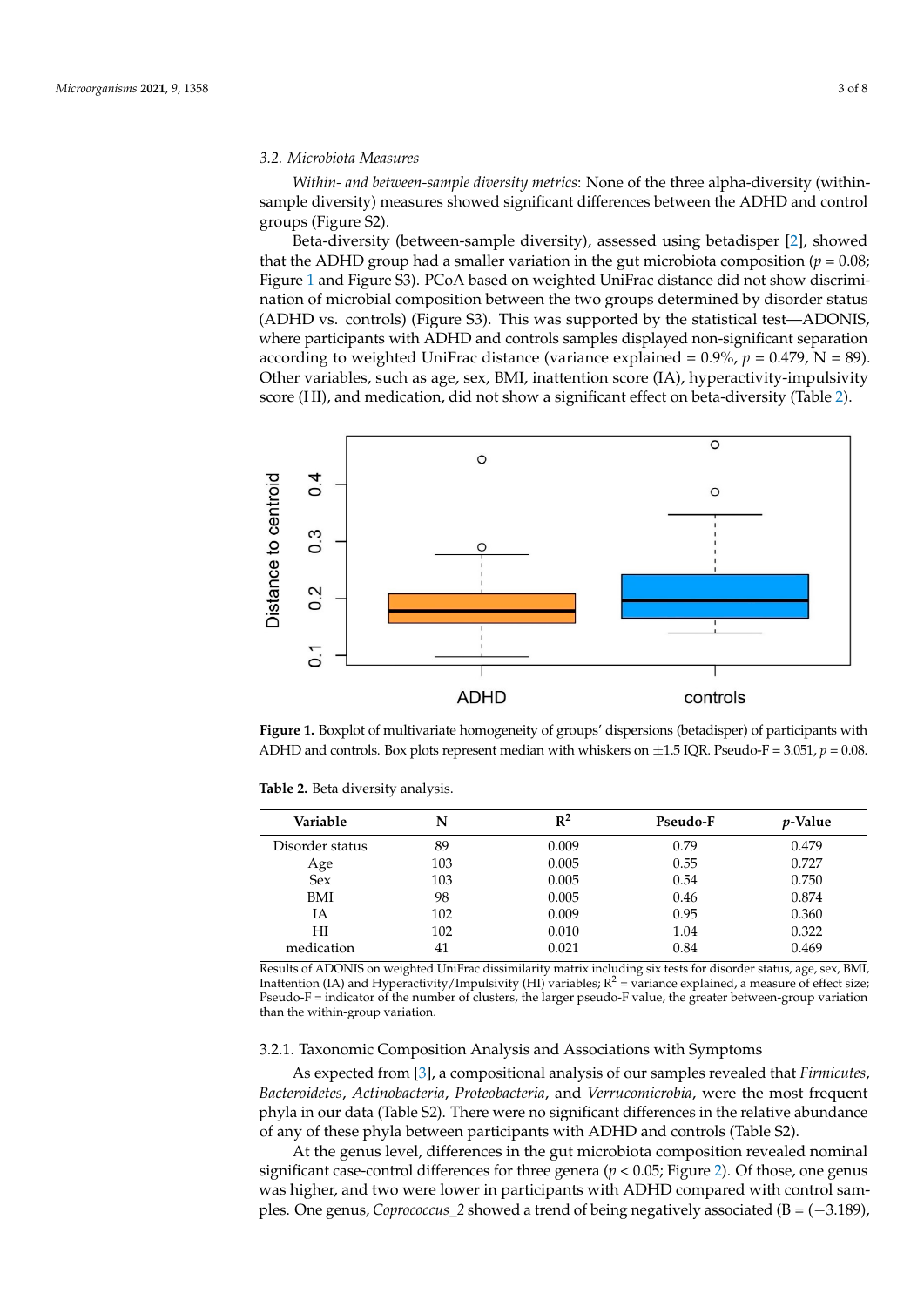$p = 0.055$ , Q = 0.33; corrected for multiple tes[tin](#page-3-1)g; Table 3) with inattention scores. We did not find any association between tested genera and hyperactivity/impulsivity scores (before or after correcting for multiple testing; all  $p > 0.05$ ); therefore, only IA was considered in further analyses.

was higher, and two were lower in participants with ADHD compared with control

<span id="page-3-0"></span>

bacteria differences was made by the Mann-Whitney test. No outliers were removed since we used a non-parametric test which is less sensitive to the extreme values. Box plots represent median with whiskers on  $\pm 1.5$  IQR. Nominal significant threshold:  $p < 0.05$ . **Figure 2.** Comparison of bacterial relative abundance between participants with ADHD and controls. Identification of the

**Table 3.** Association of the genera with ADHD symptoms scores.

<span id="page-3-1"></span>

|                        | <b>Inattention</b> |                      |                   |                 | Hyperactivity/Impulsivity |                      |                   |                 |
|------------------------|--------------------|----------------------|-------------------|-----------------|---------------------------|----------------------|-------------------|-----------------|
|                        | N                  | B(S.E.) <sup>a</sup> | 95% CI            | <i>p</i> -Value | N                         | B(S.E.) <sup>a</sup> | 95% CI            | <i>v</i> -Value |
| Prevotella 9           | 98                 | 0.111(0.099)         | $-0.079 - 0.306$  | 0.267           | 98                        | 0.118(0.096)         | $-0.065 - 0.308$  | 0.222           |
| Coprococcus_2          | 95                 | $-3.189(1.639)$      | $-6.325-(-0.029)$ | 0.055           | 96                        | $-2.331(1.456)$      | $-5.108 - 0.492$  | 0.113           |
| <i>Intestinibacter</i> | 85                 | 191.161 (139.654)    | $-74.119 - 4.587$ | 0.175           | 94                        | 33.829 (22.779)      | $-9.855 - 77.482$ | 0.141           |

Linear regression models for the relative abundance of the selected genera (based on the Mann-Whitney U test) with the ADHD symptoms scores (inattention and hyperactivity/impulsivity) measured from participants with ADHD and controls and subthreshold ADHD; <sup>a</sup> Linear<br>regression model without samples removed based on Cook's distance and Leverage threshol after the removal of outliers ( $N = 98$  means no outliers were removed); B = coefficient; S.E. = standard error; CI = Confidence Interval. 77.482 0.141 scores (inattention and hyperactivity/impulsivity) measured from participants with ADHD and controls and subthreshold ADHD; <sup>a</sup> Linear and a random factor for family relatedness. There was no significant association after multiple testing correction (FDR);  $N =$  number of samples

3.2.2. Effect of Medication on the Regression Results and on Gut Microbiota Composition

We tested the effect of ADHD medication on the (regression) results by excluding medicated cases ( $N = 19$ ) from the analysis. We found that medication reduced the beta coefficient from −3.189 to −2.806 in the association between *Coprococcus\_2* and symptoms of inattention ( $B = (-2.806)$ ,  $p = 0.080$  vs. results in Table [3\)](#page-3-1). This reduction can be due to the reduction in sample size  $(N = 79$  vs.  $N = 95$ ).

We performed a post hoc exploratory analysis where we compared the relative abundance of all the genera (total taxa compared  $= 77$ ) between the medicated (N  $= 19$ ) vs. non-medicated (N = 22) individuals with ADHD. We found that four genera (*Lactobacillus*, *Lachnospiraceae\_ND3007\_group*, *Ruminococcaceae\_g\_\_* and *Ruminococcaceae\_UCG.014*) were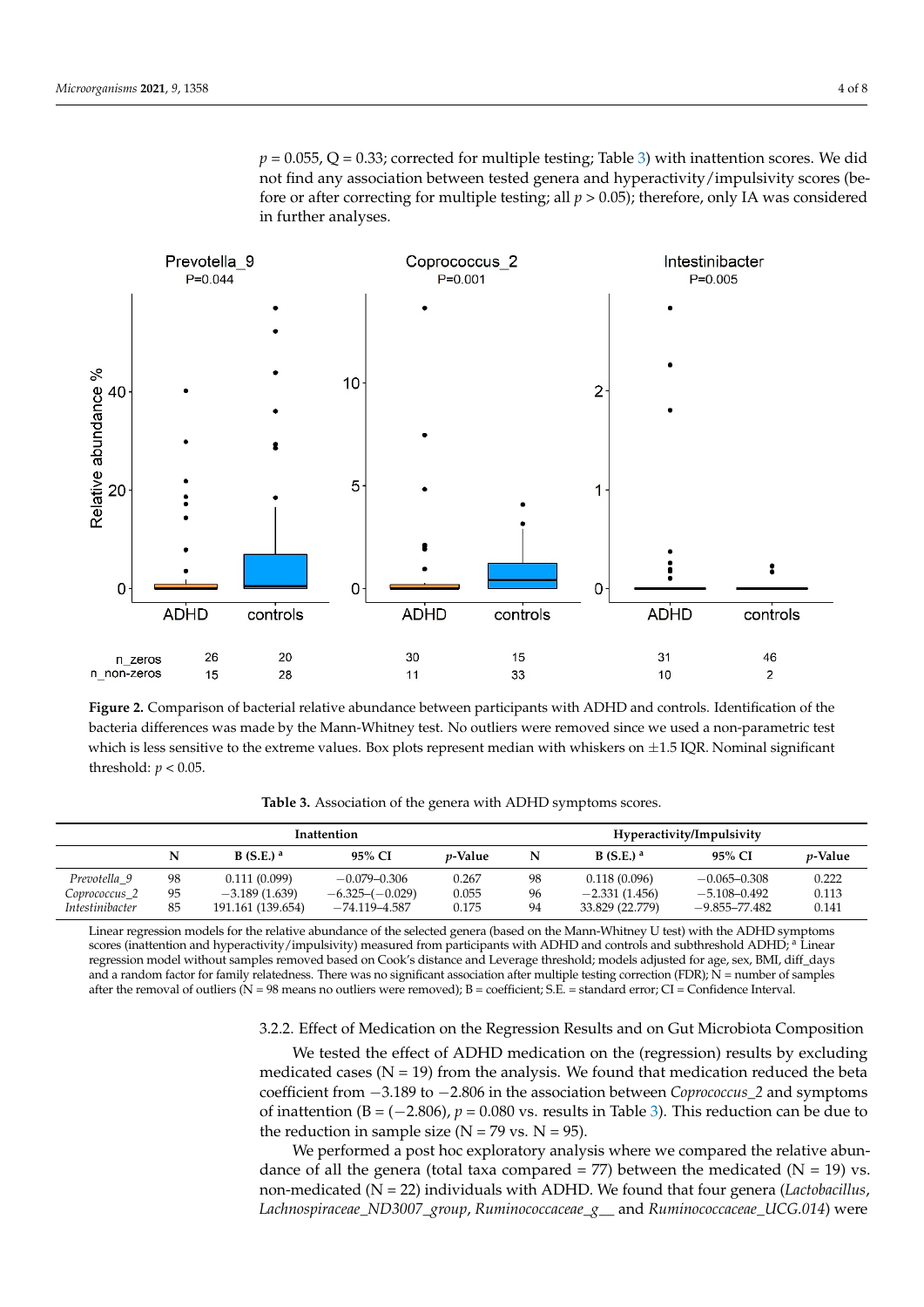decreased in medicated ADHD ( $p_{uncorrected} \leq 0.05$ ; Figure S4). Regarding the *Lactobacillus* results, we had to treat them with caution because we only had three non-zero values for medicated cases.

#### **Changes in Discussion**

Due to reanalyzed data and a change in results, the discussion and conclusion were adjusted accordingly. For easier readability, the whole (corrected) discussion section is provided below:

## **4. Discussion**

This study aimed to determine the differences in gut microbiota composition between individuals with ADHD and controls and the association between the abundance of the selected genera and the severity of ADHD symptoms (inattention and hyperactivity/impulsivity) accounting for the effects of medication. Our results did not show general differences in microbiota composition (beta-diversity) between the groups. At the taxonomic level, we found nominal (uncorrected significant) differences at the genus level; lower abundance of *Prevotella\_9* and *Coprococcus\_2* and higher abundance of *Intestinibacter* in individuals with ADHD compared to controls. Of these three genera, *Coproccocus\_2* related most strongly  $(p = 0.055)$  with ADHD symptoms, specifically Inattention symptoms. Excluding subjects that were using ADHD medication from the regression model slightly reduced the strength of the association. Together this indicates that differences in gut microbiome in this sample of ADHD patients compared with control subjects are subtle.

Our results align with the growing evidence that gut microbiome alterations might be part of the pathology of ADHD [\[4](#page-6-3)[–8\]](#page-6-4). The taxa, observed to be nominally different, partly overlap with previous findings. For example, while not the genus showing the largest differences, Aarts et al. also found the genus *Coprococcus* to be underrepresented in individuals with ADHD [\[6\]](#page-6-5). Our lab recently performed a humanization study, in which six randomly selected microbiome samples from the NeuroIMAGE cohort (the cohort studied here) were transplanted into germ-free wild-type mice [\[9\]](#page-6-6). Mice colonized with ADHD gut microbiota had increased anxiety-like behavior and showed significantly altered structural and functional brain characteristics. When comparing taxonomy between cases and controls in this humanization approach, again, *Coprococcus\_2* was found altered. Here, the effect was in the opposing direction; relative abundance was increased in mice colonized with ADHD gut microbiota, wherein the current case-control comparison *Coprococcus\_2* abundance was higher in controls. Putting aside differences in the directions of effects, the fact that genus *Coporococcus\_2* surfaces in both case-control comparisons suggest that this is an interesting target for replication in gut microbiota associated with ADHD diagnosis.

Furthermore, an abundance of the genus *Prevotella* was also found lower in children with ADHD compared with controls [\[4\]](#page-6-3). Functionally, *Prevotella* spp. and some *Coprococcus* species have been identified as short-chain fatty acids (SCFAs) producers [\[10\]](#page-6-7), which can be absorbed and used as an energy source by the host [\[11\]](#page-6-8). SCFAs producers have been shown to play a potential role in ADHD [\[12\]](#page-6-9) and autism [\[13](#page-6-10)[,14\]](#page-6-11) through several of the gut-brain-routes, including their anti-inflammatory effects on the central nervous system.

The only genus with a higher rather than lower relative abundance in cases versus controls, *Intestinibacter* (belonging to *Peptostreptococcaceae*), was defined only recently [\[15\]](#page-7-0); not much is known about its role in ADHD and human health in general. A potential function may be involved in mucus degradation [\[16\]](#page-7-1). Mucus-degrading bacteria are linked to inflammatory bowel disease [\[17\]](#page-7-2), a comorbid diagnosis seen in neurodevelopmental disorders like ASD [\[18\]](#page-7-3) or ADHD [\[19\]](#page-7-4). Note that the relative abundance of this genus is quite low in both groups, and the statistical difference is based on ten non-zero observations in the ADHD group versus two non-zero observations in the control group. The true abundance of less prevalent bacteria is always more challenging to detect using (16S rRNA) sequencing. The zero observations in the genus *Intestinibacter* may reflect the true absence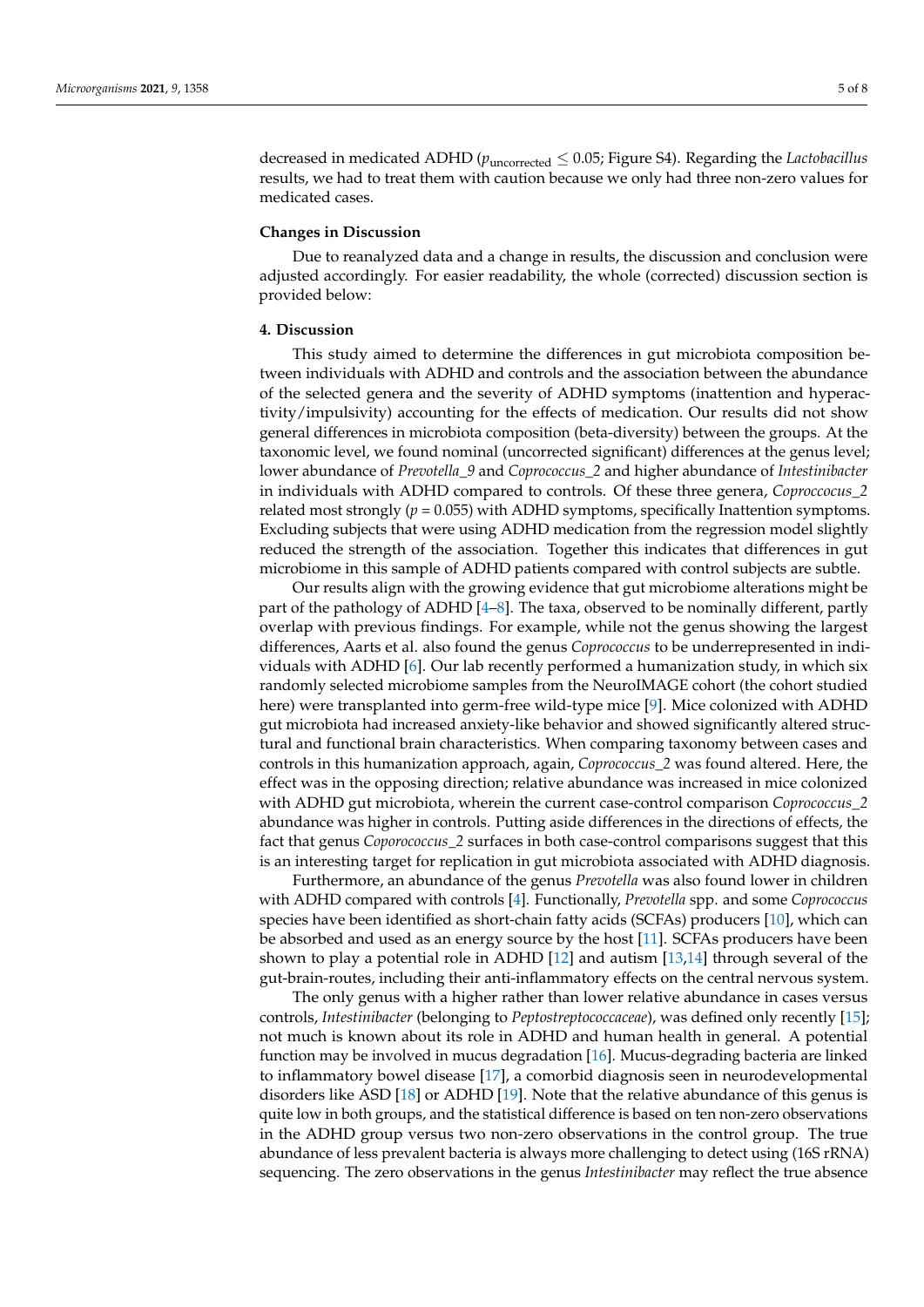of a sub-threshold presence of this genus, which should be confirmed and extended in metagenome sequencing.

We did not replicate the differences in the *Bifidobacterium* genus showing the largest (nominally significant) difference between the ADHD group and controls by Aarts et al., even though this sample overlaps with the current sample (around 40%). There are many methodological reasons contributing to a lack of replication between studies, including DNA extraction [\[20\]](#page-7-5), 16S rRNA gene region [\[21\]](#page-7-6), bioinformatic pipeline, data processing and analysis [\[22\]](#page-7-7), sample size and study design. This is a general problem in the microbiome field, limiting replication of important findings. Follow-up studies (keeping comparable methods and including dietary patterns, comorbid conditions (of ADHD) and bacterial transcriptomics, metabolomics and metagenomics) are needed to replicate the current findings and to understand the complex biological mechanisms underlying our results.

A specifically novel contribution in this dataset is the exploratory comparison between medicated ( $N = 19$ ) and non-medicated individuals ( $N = 22$ ) with ADHD, which showed four genera with a nominally statistically significant lower relative abundance in medicated individuals. The effects of ADHD medication on gut microbiota are very scarce, especially examined at the genus level and in a sample larger than  $n = four$  unmedicated ADHD patients as was available in Prehn-Kristensen et al., 2018 [\[4\]](#page-6-3). However, the size of these medicated versus unmedicated sub-groups is still small, and hence these results should be interpreted with caution and replicated in larger group samples. Generally, psychotropic medication is found, unintendedly, to have anti-bacterial effects and can alter microbial composition [\[23\]](#page-7-8). Research into the effects of ADHD medication on the gut-brain axis in ADHD patients is needed, aiming to dissociate between disease-specific and medicationinduced characteristics of the gut microbiota.

This study should be viewed in the context of several strengths and limitations. Our strengths include the use of a sample with high-quality clinical assessment and agematched clinically ascertained controls. The limitations of our study include (i) limited sample size (although it is the largest sample of its kind so far,  $N = 98$ ) and (ii) lack of information on lifestyle, dietary patterns (including probiotics) or antibiotic use at the time of feces collection. For the former, we applied two QC steps to deal with a large number of variables (genera), their expected small effects and big interindividual variation of the gut microbiota. First, we applied an uncorrected non-parametric approach (to identify the differences between the two groups, reduce the number of variables and prioritize the selection of candidate taxa). Second, we applied an outlier detection step prior to the regression analysis to reduce the chance of false positives/negatives. For the latter, we were only able to collect information on BMI, and while we acknowledge that this is not enough to account for the effects of diet and lifestyle, it is encouraging to see that there was no BMI difference between the groups. Moreover, we looked for and removed samples with a very low bacterial diversity (high proportion of zeros) by applying a 10% genus-based frequency cut-off per sample. This step can be used as a proxy for individuals using antibiotics since they would show a smaller bacterial diversity.

In conclusion, we found subtle, uncorrected differences in the microbiota composition between individuals with ADHD and controls, of which alterations in genera *Prevotella* and *Coprococcus* have also been found by others. Of the three nominally significant different genera, *Coprococcus 2* showed the strongest, though trend level relation with inattention symptoms. Given the scarcity of studies on the gut microbiota in individuals with ADHD, the current results are an important contribution to this field. More studies are needed into the gut microbiota as part of the pathology of ADHD, especially with a bigger sample size across the lifespan and more detailed information about lifestyle.

# **Change in Supplementary Materials**

The Supplementary Materials were changed accordingly and were included as a separate document.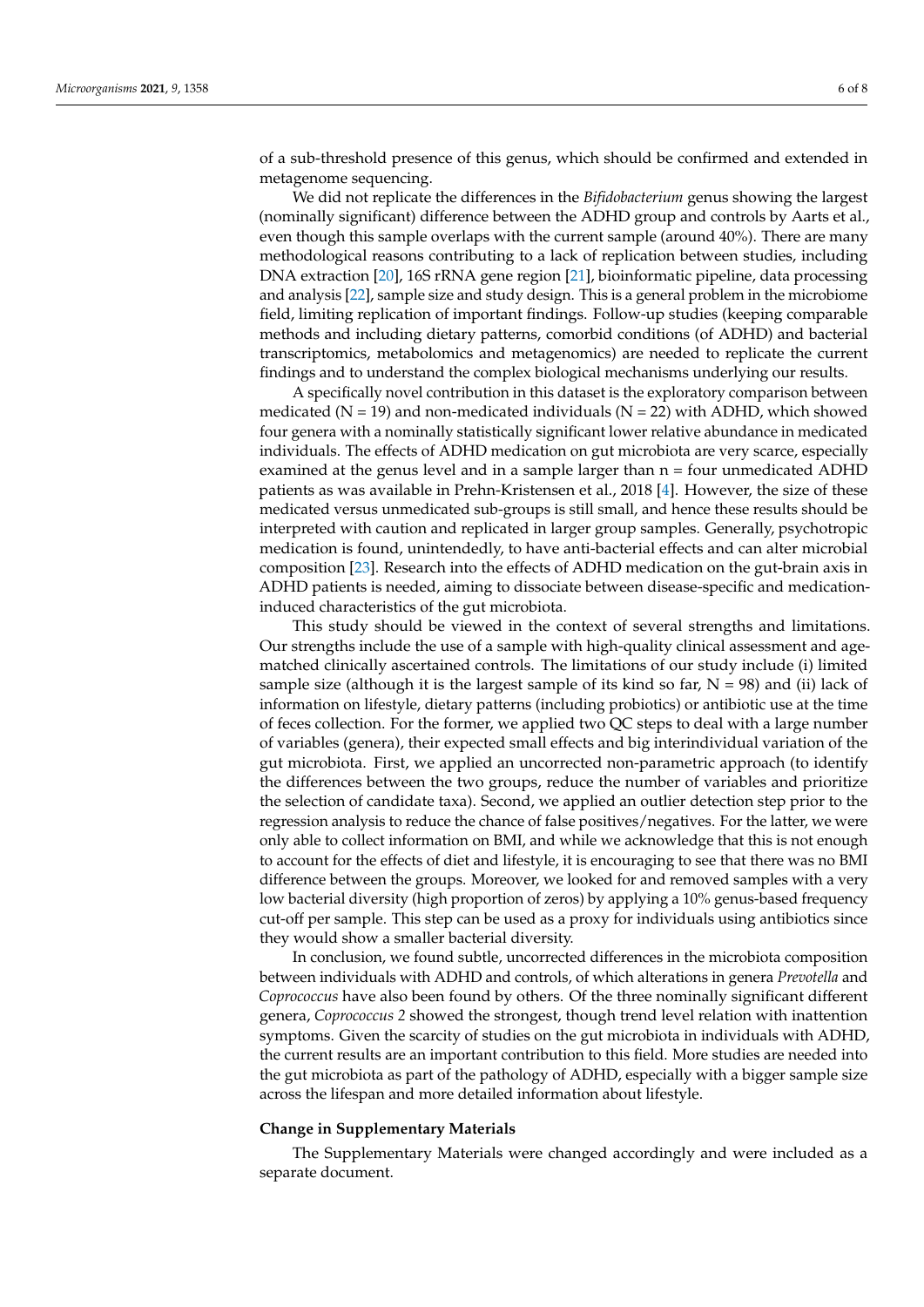# **Change in Author Names (Add a New One)**

Due to applied changes, we would like to add Mirjam Bloemendaal as a co-author in order to emphasize her significant contribution to this correction; this was approved by all co-authors. She should be recognized for her help in verifying the applied changes, as well as in structuring and writing the correction paper.

**Author Contributions:** Conceptualization, J.S.-T., B.F. and A.A.V.; methodology, J.S.-T., S.D. and C.B.; software, J.S.-T.; validation, J.S.-T., S.D., M.B. and A.A.V.; formal analysis, J.S.-T.; investigation, J.S.-T., S.D., J.N., E.A. and A.A.V.; resources, J.N., P.K., C.B., J.B., B.F., E.A. and A.A.V.; data curation, J.S.-T.; writing—original draft preparation, J.S.-T. and S.D.; writing—review and editing, J.S.-T., S.D., J.N., P.K., N.R., C.B., J.B., B.F., M.B., E.A., A.A.V.; visualization, J.S.-T.; supervision, A.A.V.; project administration, A.A.V.; funding acquisition, B.F. and A.A.V. All authors have read and agreed to the published version of the manuscript.

**Funding:** This project has received funding from the European Union's Horizon 2020 research and innovation programme under the Marie Sklodowska-Curie project MiND (grant agreement no. 643051). The funding body had no role in the manuscript. The research leading to these results also received funding from the European Community's Horizon 2020 research and innovation programme through the Eat2beNICE (grant agreement no. 728018), CoCA (grant agreement no. 667302) and CANDY (grant agreement no. 847818) projects, and Netherlands Organization for Scientific Research (NWO) Food Cognition and Behaviour Program in relation to the B3: Brain, Bacteria & Behaviour project (grant agreement number 057-14-005).

**Conflicts of Interest:** The authors declare no conflict of interest.

## **References**

- <span id="page-6-0"></span>1. Szopinska-Tokov, J.; Dam, S.; Naaijen, J.; Konstanti, P.; Rommelse, N.; Belzer, C.; Buitelaar, J.; Franke, B.; Aarts, E.; Vasquez, A.A. Investigating the Gut Microbiota Composition of Individuals with Attention-Deficit/Hyperactivity Disorder and Association with Symptoms. *Microorganisms* **2020**, *8*, 406. [\[CrossRef\]](http://doi.org/10.3390/microorganisms8030406)
- <span id="page-6-1"></span>2. Anderson, M.J.; Ellingsen, K.E.; McArdle, B.H. Multivariate dispersion as a measure of beta diversity. *Ecol. Lett.* **2006**, *9*, 683–693. [\[CrossRef\]](http://doi.org/10.1111/j.1461-0248.2006.00926.x)
- <span id="page-6-2"></span>3. D'Argenio, V.; Salvatore, F. The role of the gut microbiome in the healthy adult status. *Clin. Chim. Acta* **2015**, *451*, 97–102. [\[CrossRef\]](http://doi.org/10.1016/j.cca.2015.01.003)
- <span id="page-6-3"></span>4. Prehn-Kristensen, A.; Zimmermann, A.; Tittmann, L.; Lieb, W.; Schreiber, S.; Baving, L.; Fischer, A. Reduced microbiome alpha diversity in young patients with ADHD. *PLoS ONE* **2018**, *13*, e0200728. [\[CrossRef\]](http://doi.org/10.1371/journal.pone.0200728)
- 5. Jiang, H.-Y.; Zhou, Y.-Y.; Zhou, G.-L.; Li, Y.-C.; Yuan, J.; Li, X.-H.; Ruan, B. Gut microbiota profiles in treatment-naïve children with attention deficit hyperactivity disorder. *Behav. Brain Res.* **2018**, *347*, 408–413. [\[CrossRef\]](http://doi.org/10.1016/j.bbr.2018.03.036)
- <span id="page-6-5"></span>6. Aarts, E.; Ederveen, T.; Naaijen, J.; Zwiers, M.P.; Boekhorst, J.; Timmerman, H.M.; Smeekens, S.P.; Netea, M.G.; Buitelaar, J.K.; Franke, B.; et al. Gut microbiome in ADHD and its relation to neural reward anticipation. *PLoS ONE* **2017**, *12*, e0183509. [\[CrossRef\]](http://doi.org/10.1371/journal.pone.0183509) [\[PubMed\]](http://www.ncbi.nlm.nih.gov/pubmed/28863139)
- 7. Akram, H. Characterizing a Link between Gut Microbiome and Attention Deficit Hyperactive Disorder. *Honors College Research Collection*. 2017. Available online: <https://digitalcommons.fiu.edu/honors-research/4> (accessed on 5 June 2021).
- <span id="page-6-4"></span>8. Wang, L.-J.; Yang, C.-Y.; Chou, W.-J.; Lee, M.-J.; Chou, M.-C.; Kuo, H.-C.; Yeh, Y.-M.; Lee, S.-Y.; Huang, L.-H.; Li, S.-C. Gut microbiota and dietary patterns in children with attention-deficit/hyperactivity disorder. *Eur. Child. Adolesc. Psychiatry* **2019**, *29*, 287–297. [\[CrossRef\]](http://doi.org/10.1007/s00787-019-01352-2) [\[PubMed\]](http://www.ncbi.nlm.nih.gov/pubmed/31119393)
- <span id="page-6-6"></span>9. Tengeler, A.C.; Dam, S.A.; Wiesmann, M.; Naaijen, J.; Van Bodegom, M.; Belzer, C.; Dederen, P.J.; Verweij, V.; Franke, B.; Kozicz, T.; et al. Gut microbiota from persons with attention-deficit/hyperactivity disorder affects the brain in mice. *Microbiome* **2020**, *8*, 1–14. [\[CrossRef\]](http://doi.org/10.1186/s40168-020-00816-x) [\[PubMed\]](http://www.ncbi.nlm.nih.gov/pubmed/32238191)
- <span id="page-6-7"></span>10. Koh, A.; De Vadder, F.; Kovatcheva-Datchary, P.; Bäckhed, F. From Dietary Fiber to Host Physiology: Short-Chain Fatty Acids as Key Bacterial Metabolites. *Cell* **2016**, *165*, 1332–1345. [\[CrossRef\]](http://doi.org/10.1016/j.cell.2016.05.041) [\[PubMed\]](http://www.ncbi.nlm.nih.gov/pubmed/27259147)
- <span id="page-6-8"></span>11. den Besten, G.; van Eunen, K.; Groen, A.K.; Venema, K.; Reijngoud, D.J.; Bakker, B.M. The role of short-chain fatty acids in the interplay between diet, gut microbiota, and host energy metabolism. *J. Lipid Res.* **2013**, *54*, 2325–2340. [\[CrossRef\]](http://doi.org/10.1194/jlr.R036012)
- <span id="page-6-9"></span>12. Dam, S.A.; Mostert, J.C.; Szopinska-Tokov, J.W.; Bloemendaal, M.; Amato, M.; Arias-Vasquez, A. The Role of the Gut-Brain Axis in Attention-Deficit/Hyperactivity Disorder. *Gastroenterol. Clin. N. Am.* **2019**, *48*, 407–431. [\[CrossRef\]](http://doi.org/10.1016/j.gtc.2019.05.001) [\[PubMed\]](http://www.ncbi.nlm.nih.gov/pubmed/31383279)
- <span id="page-6-10"></span>13. Wang, L.; Christophersen, C.T.; Sorich, M.J.; Gerber, J.P.; Angley, M.T.; Conlon, M.A. Elevated Fecal Short Chain Fatty Acid and Ammonia Concentrations in Children with Autism Spectrum Disorder. *Dig. Dis. Sci.* **2012**, *57*, 2096–2102. [\[CrossRef\]](http://doi.org/10.1007/s10620-012-2167-7) [\[PubMed\]](http://www.ncbi.nlm.nih.gov/pubmed/22535281)
- <span id="page-6-11"></span>14. Abdelli, L.S.; Samsam, A.; Naser, S.A. Propionic Acid Induces Gliosis and Neuro-inflammation through Modulation of PTEN/AKT Pathway in Autism Spectrum Disorder. *Sci. Rep.* **2019**, *9*, 1–12. [\[CrossRef\]](http://doi.org/10.1038/s41598-019-45348-z) [\[PubMed\]](http://www.ncbi.nlm.nih.gov/pubmed/31217543)